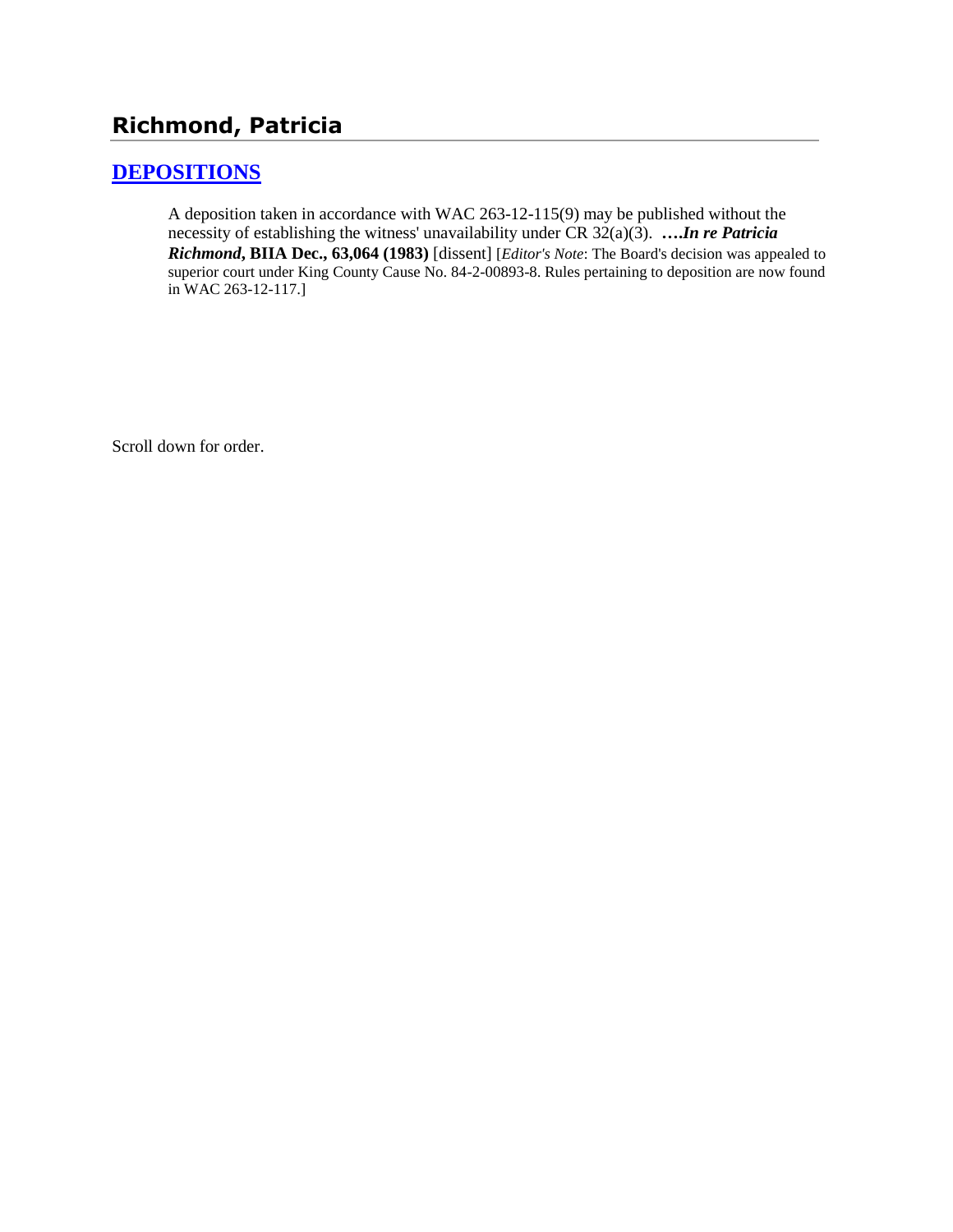#### **BEFORE THE BOARD OF INDUSTRIAL INSURANCE APPEALS STATE OF WASHINGTON**

**)**

**IN RE: PATRICIA RICHMOND ) DOCKET NO. 63,064**

### **CLAIM NO. S-374876 ) DECISION AND ORDER**

APPEARANCES:

Claimant, Patricia Richmond, by Goodwin, Grutz and Scott, per Tracy B. Madole

Self-insured employer, Western Electric Company, by Schweppe, Doolittle, Krug, Tausend and Beezer, per Kenneth E. Rekow and Robert J. Rohan

This is an appeal filed on October 1, 1982 by Western Electric Company, from an order issued by the Department of Labor and Industries on August 13, 1982, which adhered to the provisions of a prior order holding the claim open for authorized treatment and action as may be indicated. **AFFIRMED**.

#### **DECISION**

Pursuant to RCW 51.52.104 and RCW 51.52.106, this matter is before the Board for review and decision on a timely Petition for Review filed by the employer to a Proposed Decision and Order issued on September 8, 1983 in which the order of the Department dated August 13, 1982 was affirmed. On December 15, 1983 the Board received a letter from claimant's counsel urging action on the appeal, which is being treated as a reply to the employer's petition.

In its Petition for Review, the employer maintains that it was error for the industrial appeals judge to have published the deposition of Dr. Philip G. Lindsay, pointing out that the requirements of Superior Court Rule 32(a) (3) were not satisfied by the claimant.

CR 32(1)(3) reads as follows:

"The deposition of a witness, whether or not a party, may by used by any party for any purpose if the court finds: (i) that the witness is dead; or (ii) that the witness resides out of the county and more than twenty miles from the place of trial, unless it appears that the absence of the witness was procured by the party offering the deposition; or (iii) that the witness is unable to attend or testify because of age, illness, infirmity, or imprisonment; or (iv) that the party offering the deposition has been unable to procure the attendance of the witness by subpoena; or (v) upon application and notice, that such exceptional circumstances exist as to make it desirable, in the interest of justice and with due regard to the importance of presenting the testimony of witnesses orally in open court, to allow the deposition to be used.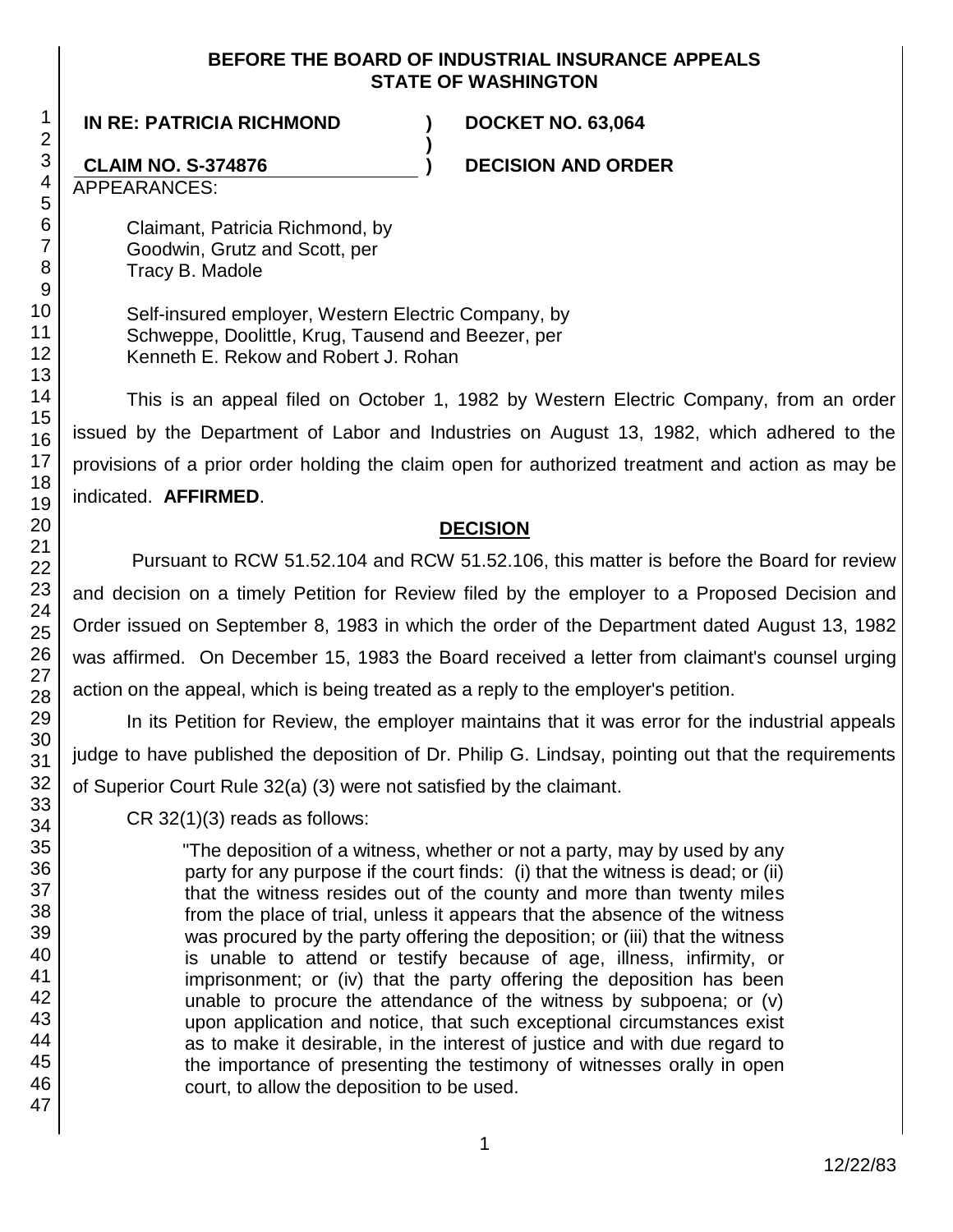RCW 51.52.140 specifies that except as otherwise provided in Chapter 51.52 RCW, the practice in civil cases shall apply to appeals before the Board. In RCW 51.52.020, the legislature did, in our view, "otherwise provide" in conferring upon the Board a grant of authority to "make rules and regulations concerning its functions and procedure, which shall have the force and effect of law. . ."

The Board's Rules of Practice and Procedure contained in WAC 263-12 and 263-16 give deference to the rules of civil procedure in WAC 263-12-125 wherein it is stated:

> "Insofar as applicable, and not in conflict with these rules, the statutes and rules regarding procedures in civil cases in the superior courts of this state shall be followed. . ."

Within its rules stands WAC 263-12-115 (7) and  $(8)^1$ 

l

<sup>&</sup>lt;sup>1</sup>During the pendency of this matter before the Board on the employer's Petition for Review, the Board amended WAC 263-12-115 by emergency action. The amendment was in no way prompted by the instant appeal and the revised wording in no way affects the material discussion of the Board's rules relating to the presentation of testimony by deposition. The new wording pursuant to the emergency rule reads:

<sup>&</sup>quot;(9) Evidence by deposition. When a hearing is recessed or set over pursuant to WAC 263-12-115(7) or (8), or if a party volunteers or desires to take the testimony of any witness in a proceeding by deposition, or if the admission of evidence cannot otherwise be accomplished in a reasonably timely manner, the industrial appeals judge may permit or require the perpetuation of testimony by deposition regardless of the witness' availability to testify at the hearing or at a future recessed hearing. Such ruling may only be given after the industrial appeals judge gives due consideration to: (a) The complexity of the issues raised by the appeal, (b) the desirability of having the witness' testimony presented at a hearing, (c) the costs incurred by the parties in complying with the ruling, and (d) the fairness to the parties in complying with the ruling. The industrial appeals judge may require that depositions be taken and published within prescribed time limits, with each party bearing its own costs, which time limits may be extended by the industrial appeals judge for good cause."

<sup>&</sup>quot;(7) Failure to present evidence when due. If any party is due to present certain evidence at a hearing or recessed hearing and, for any reason on its part, fails to present thereat all of such evidence, it shall be discretionary with the industrial appeals judge as to whether to conclude the hearing and issue a proposed decision and order on the record, or to recess or set over the proceedings to further hearing for the receipt of such evidence, or to require its presentation by way of deposition to be taken and published within prescribed time limits, with each party bearing its own costs, which time limits may be extended by the industrial appeals judge for good cause.

<sup>(8)</sup> Evidence by deposition. If a party volunteers or desires to take the testimony of any witness in a proceeding by deposition, or if the admission of evidence cannot otherwise be accomplished in a reasonably timely manner, the industrial appeals judge may permit or require the perpetuation of testimony by deposition regardless of the witness' availability to testify at the hearing or at a future recessed hearing. Such ruling may only be given after the industrial appeals judge gives due consideration to: (a) The complexity of the issues raised by the appeal, (b) the need for the industrial appeals judge to personally observe the witness and evaluate the witness' demeanor and credibility, (c) the costs incurred by the parties in complying with the ruling, and (d) the fairness to the parties in complying with the rulings."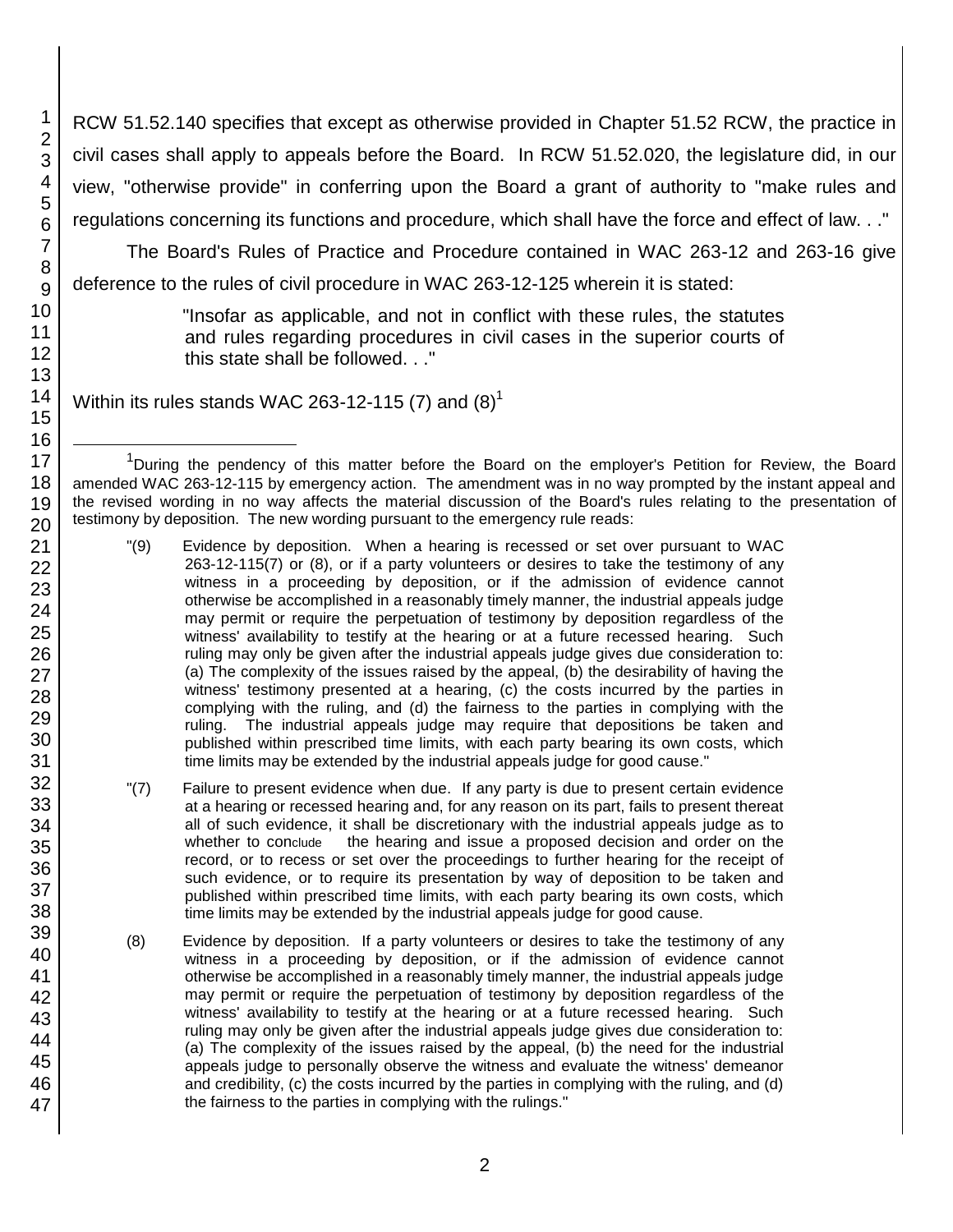This rule was promulgated with recognition of the special need to keep this agency's quasijudicial procedures from becoming overly protracted. In addition, the rule permits a less rigid method of securing and proffering testimony, often from physicians or other professionals whose schedules sometimes are not amenable to a rigid hearing setting. Also, the ability to take depositions of such witnesses had the added benefit in many cases of lowering out-of-pocket expense for litigants who would otherwise shoulder the burdensome portal-to-portal fee of expert witnesses, including time in waiting, which commonly occurs in the usual civil case.

Despite the foregoing discussion, we are mindful that in RCW 51.52.100 there is reference to proceedings before the Board requiring that no testimony at a hearing be received unless the witness has been sworn to tell the truth, "or unless his or her testimony shall have been taken by deposition according to the statutes and rules relating to superior courts of this state". (Emphasis added). We understand the legislature in that paragraph of the statute to have been concerned with the quality and reliability of proffered testimony, making certain that only sworn testimony is admitted in evidence.

The Supreme Court in adopting the civil rules specifically made reference to testimony taken by deposition to be subject to CR 30(c). We do not construe the legislature's use of the phrase "taken... according to the statutes and rules" to necessarily include that portion of the civil rules relating to qualifications of use and publication. In fact CR  $27(a)(3)$  uses a similar phrasing, "[t]he deposition may then be taken in accordance with these rules", to permit a person to perpetuate their own or any other person's testimony after certain showings have been made to the court upon filing a verified petition. That rule makes no judgment on the use or admissibility of depositions properly taken. Admissibility as evidence is governed in CR 27(a)(4) and CR 32. Similarly, we perceived no intent of the legislature in RCW 51.52.100 to hamstring proceedings before this Board by limiting the qualifications and use of depositions to just those circumstances covered by the civil rules. To the contrary, we understand the words "taken...according to" to have been carefully selected so as not to encompass all civil rules governing use and admissibility of testimony by deposition.

We view the deposition of Dr. Philip G. Lindsay as one for the perpetuation of his testimony, and not as a discovery deposition. The employer had named Dr. Lindsay as a witness it intended to present in its case-in-chief. We do not view as being significant the failure of the parties to stipulate at the time the deposition was taken that it was for the perpetuation of his testimony.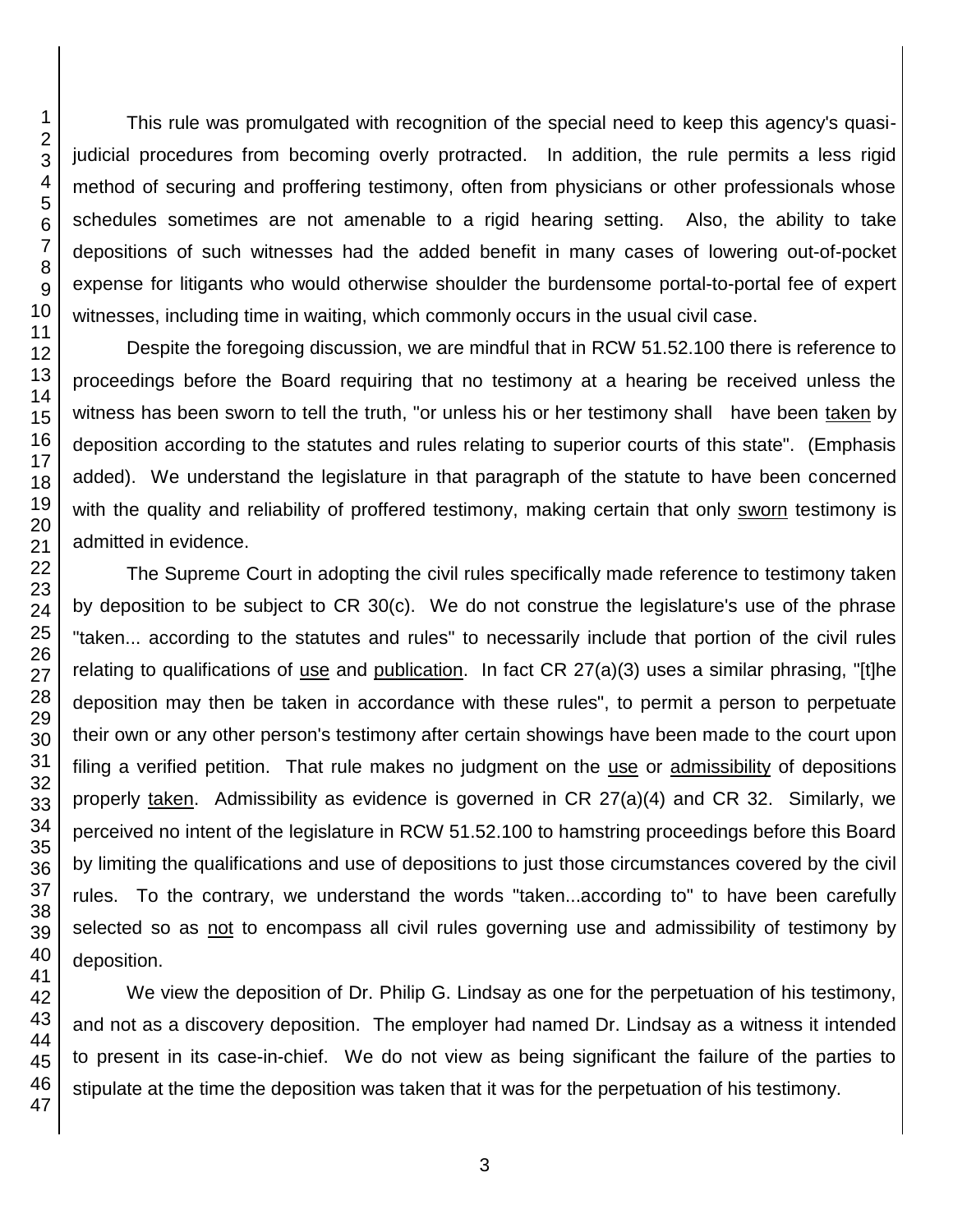Based upon the foregoing, we are in agreement that the deposition of Dr. Philip G. Lindsay was properly ordered published despite the failure of the claimant to meet the requirements of "unavailability" set forth in CR 32(a)(3). Our Rule specifically removes "unavailability" as a necessary prerequisite to use of deposition testimony. The Board has reviewed the remaining evidentiary rulings in the record of proceedings and finds that no prejudicial error was committed and said rulings are hereby affirmed.

The merits of this appeal present essentially two issues. First, as of August 13, 1982, did the claimant have a psychiatric condition which was causally related to her industrial injury of August 29, 1980? If so, then was the claimant in need of further treatment as of that date for such condition? The claimant presented no evidence purporting to show a need for further treatment for any organic (or physical) condition causally related to her industrial injury of August 29, 1980.

Much of the evidence presented by the parties has been adequately discussed in the Proposed Decision and Order. However, we wish to expand on the discussion contained therein, especially with respect to the issue of causal relationship.

The testimony in the record fails to show a direct causal nexus between the event of August 29, 1980 affecting her low back and the resultant psychiatric reaction which she had.

Certainly, the claimant's history showed her to respond in a similar fashion to other physical traumas, even though they may have been relatively minor. For many years prior to the injury of August 29, 1980, the claimant exhibited paranoid personality traits and periods of depression. These conditions did not appear to have been aggravated, in the usual sense, by the collapse of the claimant's chair at work on August 29, 1980. Instead, this industrial injury, as did two previous ones, appears to have provided a "trigger" and to have become a "focal" point for the claimant to perceive the industrial injury and the treatment she received as the cause of her psychiatric problems. From a careful review of the testimony of the claimant and her husband, it is discerned that the death of the claimant's mother was a more deeply stressful event in the production and duration of her symptoms than the 1980 industrial injury. Nevertheless, to be compensable the industrial injury need only be one of multiple proximate causes to require the compensation insurer to shoulder the responsibility for treatment. Hurwitz v. Department of Labor and Industries, 38 Wn. 2d 332 (1951), Wendt v. Department of Labor and Industries, 18 Wn. App. 674 (1977).

On balance, we believe the record does support that Ms. Richmond's August 29, 1980 injury played a proximate role in the production and duration of her psychiatric abnormalities. Further, we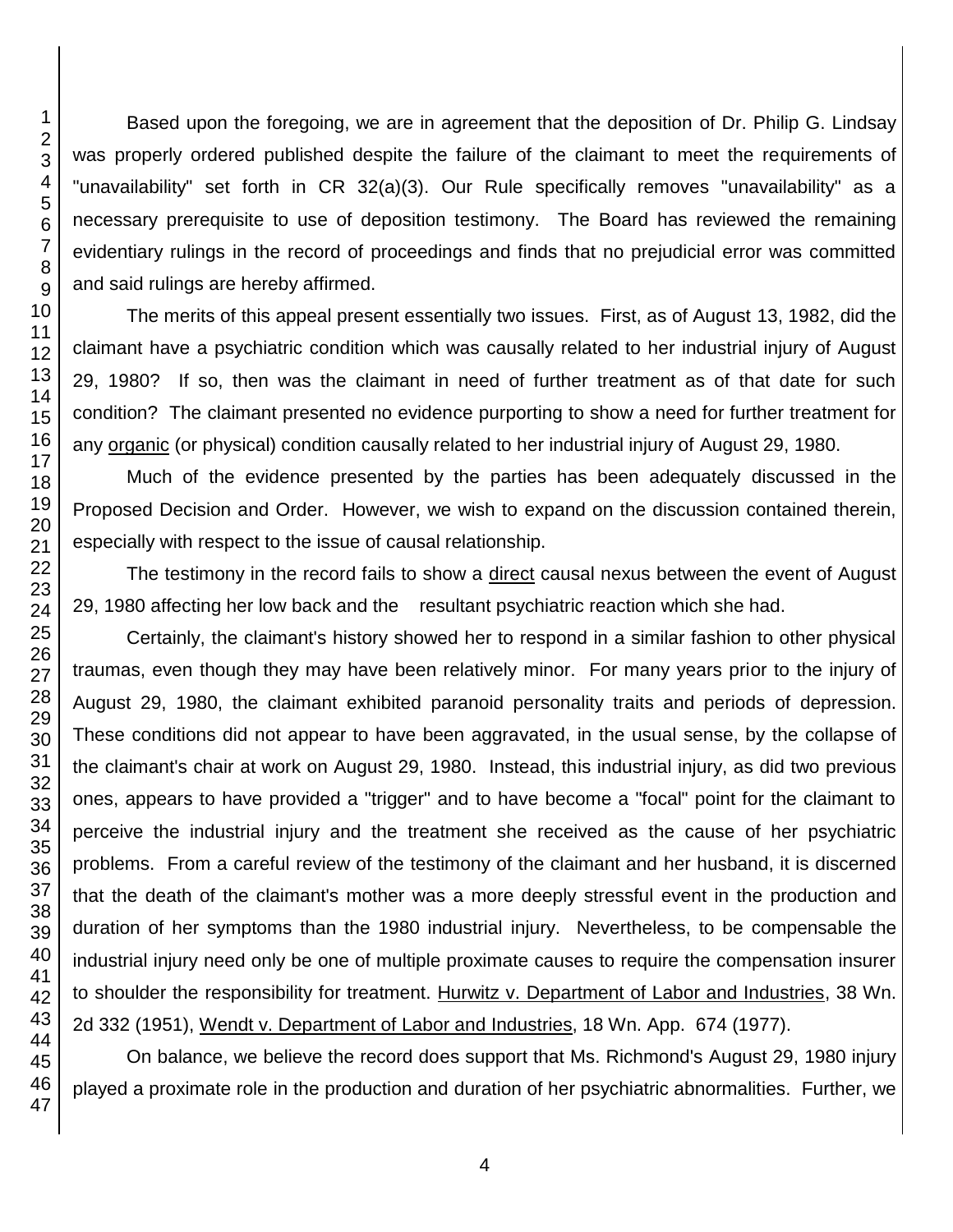are persuaded that such condition requires further psychotherapy to return Ms. Richmond to her pre-injury state.

We parenthetically note that the treatment to which the claimant is entitled should be limited to correcting only the exacerbation of her pre-injury state. The obligation of the self-insured employer should be to return the claimant to the psychiatric state (or level) as was present immediately prior to the injury of August 29, 1980.

The proposed findings, conclusions and order are hereby stricken and replaced by those that follow:

# **FINDINGS OF FACT**

- 1. On September 16, 1980, the Department of Labor and Industries received an accident report alleging that the claimant, Patricia Richmond, had sustained an industrial injury on August 29, 1980 while in the course of her employment with Western Electric Company, a selfinsured employer under the Industrial Insurance Act. On October 9, 1980, the Department issued its order allowing the claim; medical treatment was provided, and time-loss compensation paid. On July 2, 1981, the Department issued its order closing the claim with time-loss compensation payments having been made by the self-insured employer through April 19, 1981, inclusive. On July 7, 1981, the claimant filed with the Department a request for reconsideration. On August 13, 1981 the Department issued an order adhering to the provisions of its previous order dated July 2, 1981, closing the claim. On August 21, 1981, following a timely protest, the Department issued an order holding in abeyance its previous order dated August 13, 1981, pending further consideration. Following interlocutory action, the Department issued an order on May 19, 1982, holding for naught its two previous orders respectively dated July 2, 1981 and August 13, 1981, and held the claim open for authorized treatment and other action as may be indicated. On July 14, 1982, the employer filed with the Department a letter of protest. On August 13, 1982, the Department issued its order adhering to the provisions of its previous order dated May 19, 1982, which had held the claim open for authorized treatment and action as may be indicated. On October 1, 1982, the self-insured employer filed its notice of appeal with the Board of Industrial Insurance Appeals. On October 19, 1982, the Board issued its order granting the appeal, assigning it Docket No. 63,064 and directed that proceedings be held on the issues raised therein.
- 2. On August 29, 1980, a chair collapsed under the claimant, Patricia Richmond, while at work for Western Electric Company, causing her to fall onto her tailbone and to injure her low back. By April 19, 1981, and to and including August 13, 1982, the claimant's organic condition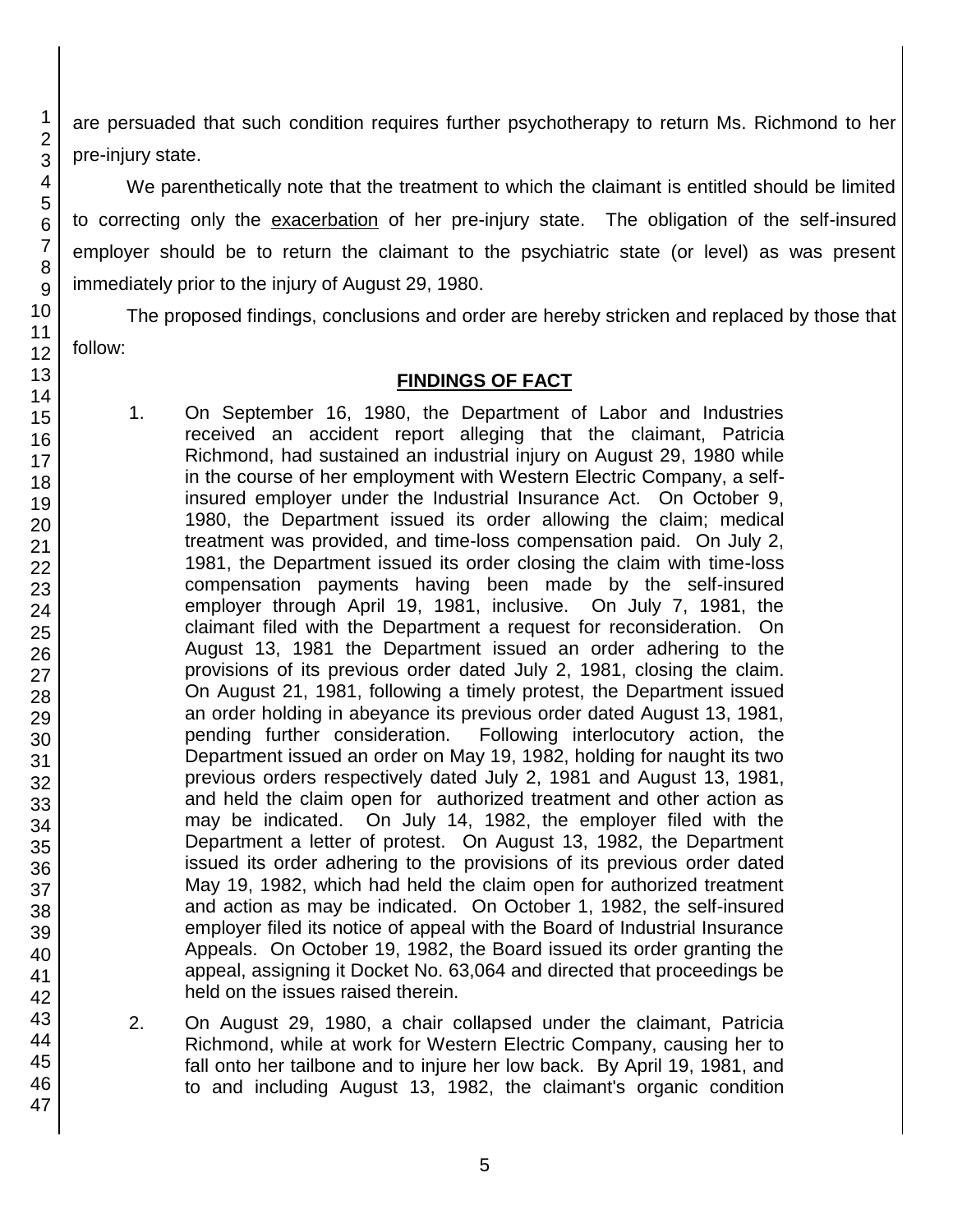involving her low back was fixed, and the claimant was not in need of further treatment therefor.

- 3. On and prior to August 29, 1980, the claimant suffered from psychiatric conditions involving paranoia and depression, both of which had previously been exacerbated by two previous industrial injuries sustained by the claimant while employed by Western Electric Company. During those two exacerbations, the claimant had received treatment for these psychiatric problems and had missed extensive time from work.
- 4. The claimant's two-pre-existing psychiatric conditions, paranoia and depression, were exacerbated as a result of her industrial injury of August 29, 1980.
- 5. As of August 13, 1982, the claimant was in need of further psychiatric treatment, for the causally related exacerbation of her two pre-existing psychiatric conditions.

#### **CONCLUSIONS OF LAW**

Based upon the foregoing findings of fact, the following conclusions are entered:

- 1. The Board of Industrial Insurance Appeals has jurisdiction over the parties and the subject matter to this appeal.
- 2. Under the provisions of RCW 51.36.010, the claimant was entitled to further treatment, for the exacerbation of her two pre-existing psychiatric conditions, paranoia and depression, until those two conditions are returned to the state or level as they existed immediately prior to August 29, 1980.
- 3. The order of the Department of Labor and Industries dated August 13, 1982, adhering to the provisions of a previous order issued May 19, 1982, which held the claim open for authorized treatment and action as may be indicated, is correct and should be affirmed.

It is so ORDERED.

Dated this 22nd December, 1983.

#### BOARD OF INDUSTRIAL INSURANCE APPEALS

/s/\_\_\_\_\_\_\_\_\_\_\_\_\_\_\_\_\_\_\_\_\_\_\_\_\_\_\_\_\_\_\_\_\_\_\_\_\_

MICHAEL L. HALL Chairman

 $/$ s/ $\sim$ 

FRANK E. FENNERTY, JR. Member

# **DISSENTING OPINION**

I disagree with the Board majority's decision, and particularly, the expressed conclusion that, "on balance," the record supports the view that claimant's 1980 injury herein played "a proximate

1